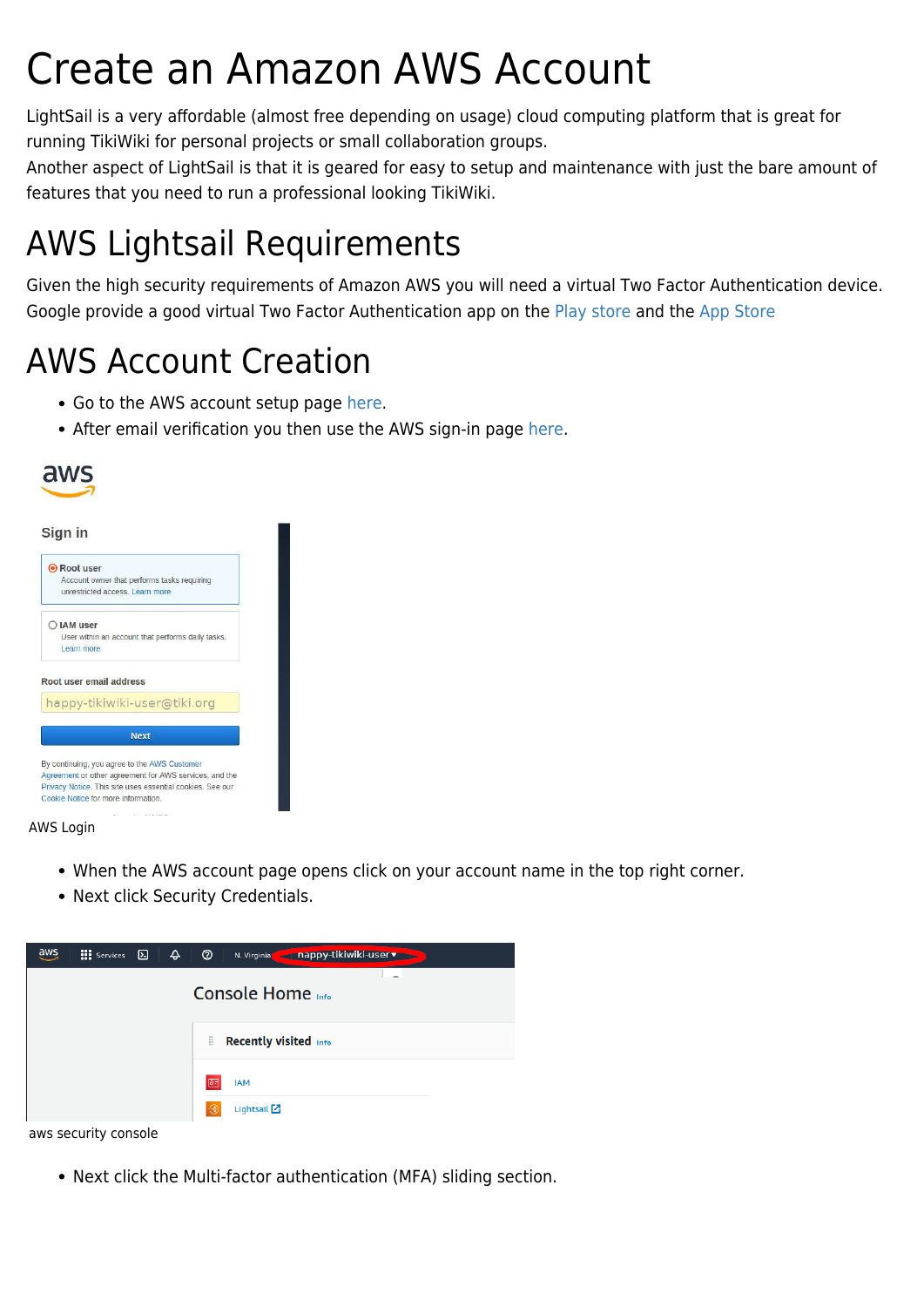| entity and Access<br>inagement (IAM) |                                                                                                                                                                                | <b>Your Security Credentials</b> |                |  |
|--------------------------------------|--------------------------------------------------------------------------------------------------------------------------------------------------------------------------------|----------------------------------|----------------|--|
|                                      | Use this page to manage the credentials for your AWS account. To manage credentials for AWS Identity and Access Management (IAM) users, use the IAM Console.                   |                                  |                |  |
| <b>Dashboard</b>                     | To learn more about the types of AWS credentials and how they're used, see AWS Security Credentials in AWS General Reference.                                                  |                                  |                |  |
| <b>Access management</b>             | $\triangle$ Password                                                                                                                                                           |                                  |                |  |
| User groups                          |                                                                                                                                                                                |                                  |                |  |
| <b>Users</b>                         | Multi-factor authentication (MFA)                                                                                                                                              |                                  |                |  |
| Roles                                | Use MFA to increase the security of your AWS environments. Signing in to MFA-protected accounts requires a user name, password, and an authentication code from an MFA device. |                                  |                |  |
| Policies                             |                                                                                                                                                                                |                                  |                |  |
| <b>Identity providers</b>            | Device type                                                                                                                                                                    | Serial number                    | <b>Actions</b> |  |
| <b>Account settings</b>              | Virtual                                                                                                                                                                        | toot-account-mfa-device          | Manag          |  |
| <b>Access reports</b>                |                                                                                                                                                                                |                                  |                |  |
| Access analyzer                      | - Access keys (access key ID and secret access key)                                                                                                                            |                                  |                |  |
| Archive rules                        | - CloudFront key pairs                                                                                                                                                         |                                  |                |  |
| Analyzers                            | $\sim$ X.509 certificate                                                                                                                                                       |                                  |                |  |
| Settings                             | $\triangle$ Account identifiers                                                                                                                                                |                                  |                |  |



Next click MANAGE to setup your virtual MFA device. Once your virtual MFA device can generate codes as shown you will be able to login with increased security.

| 10:00                |                                  | Google Authenticator | LTE. |
|----------------------|----------------------------------|----------------------|------|
| Google (=<br>464 614 |                                  | @gmail.com)          |      |
| 436 232              | Google (hililingfilil@gmail.com) |                      |      |
|                      |                                  |                      |      |
|                      |                                  |                      |      |

Google virtual MFA device

Back in the AWS Management Console select your preferred local data-center.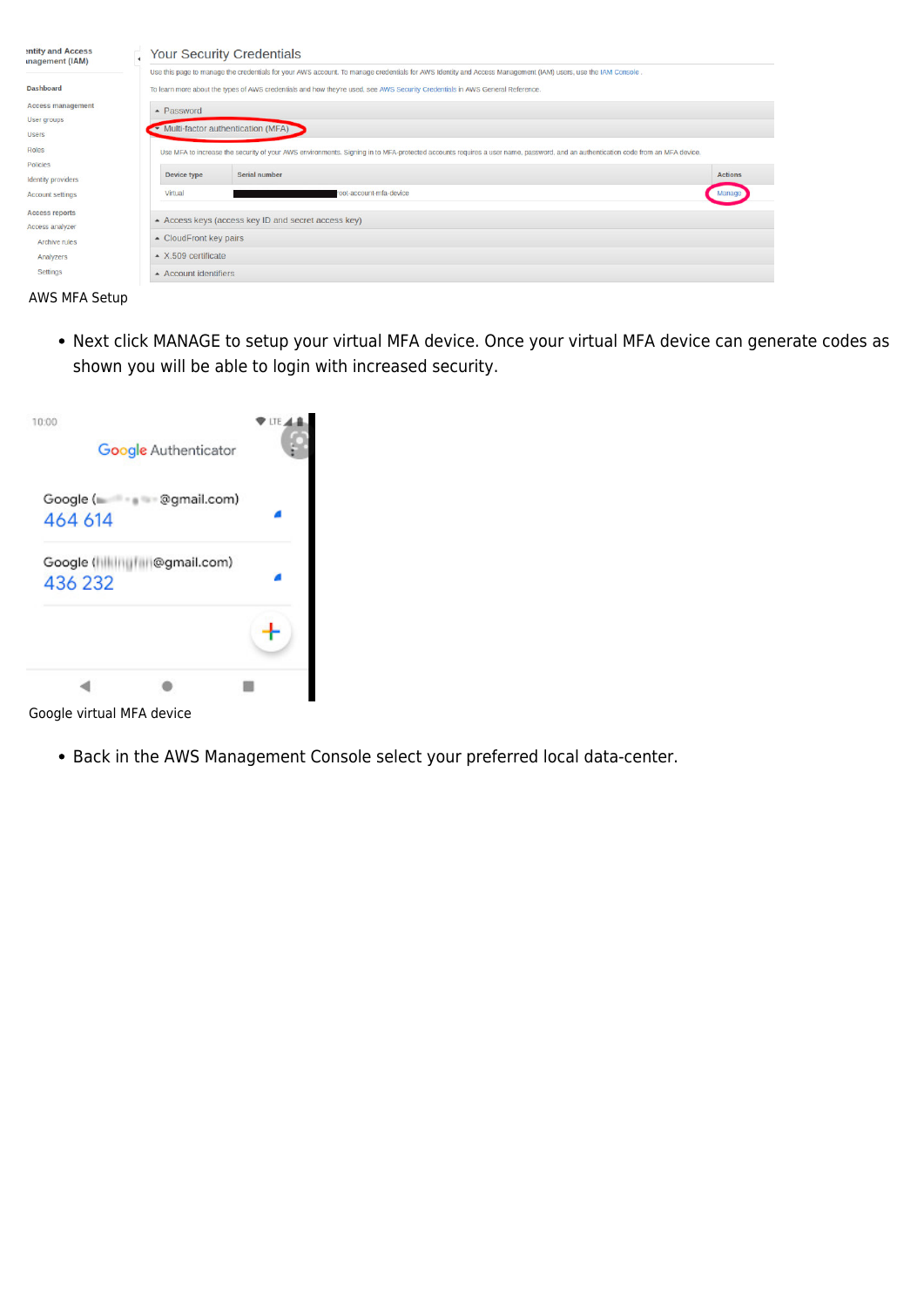| aws<br><b>EEE</b> Services | ⊠<br>$\Delta$                           | $^{\circ}$<br>Ireland |
|----------------------------|-----------------------------------------|-----------------------|
|                            | US East (N. Virginia)                   | us-east-1             |
|                            | US East (Ohio)                          | $us$ -east-2          |
|                            | US West (N. California)                 | us-west-1             |
|                            | US West (Oregon)                        | us-west-2             |
| b<br>ł.                    | Africa (Cape Town)                      | af-south-1            |
|                            | Asia Pacific (Hong Kong) ap-east-1      |                       |
|                            | Asia Pacific (Jakarta) ap-southeast-3   |                       |
|                            | Asia Pacific (Mumbai) ap-south-1        |                       |
|                            | Asia Pacific (Osaka)                    | ap-northeast-3        |
|                            | Asia Pacific (Seoul) ap-northeast-2     |                       |
|                            | Asia Pacific (Singapore) ap-southeast-1 |                       |
|                            | Asia Pacific (Sydney)                   | ap-southeast-2        |
|                            | Asia Pacific (Tokyo)                    | ap-northeast-1        |
|                            | Canada (Central)                        | ca-central-1          |
|                            | Europe (Frankfurt)                      | eu-central-1          |
|                            | <b>Europe (Ireland)</b>                 | eu-west-1             |
|                            | Europe (London)                         | eu-west-2             |
|                            | Europe (Milan)                          | eu-south-1            |

#### AWS LightSail data-center

Now do a service search and type in "Lightsail", when the Lightsail icon appears click it to start the setup of the next stage.

| $\frac{aws}{2}$ | <b>III</b> Services | Q Lightsail             | $\times$                                                                       |   |
|-----------------|---------------------|-------------------------|--------------------------------------------------------------------------------|---|
|                 |                     |                         | Search results for 'Lightsail'                                                 |   |
|                 |                     | Services (1)            | <b>Services</b>                                                                |   |
|                 |                     | Features (7)            |                                                                                | W |
|                 |                     | <b>Blogs (32)</b>       | <b>③</b> Lightsail ☆                                                           |   |
|                 |                     | Documentation (44,876)  | Launch and Maringe Virtual Private Servers                                     |   |
|                 |                     | Knowledge Articles (30) | <b>Top features</b>                                                            |   |
|                 |                     | Tutorials (24)          | Instance bundles Database bundles Load balancers Block storage disks Snapshots |   |
|                 |                     | Marketplace (19)        | <b>Features</b><br>See all 7 results                                           |   |

AWS Lightsail Service Search

You are then presented with instance creation page, click "Create Instance".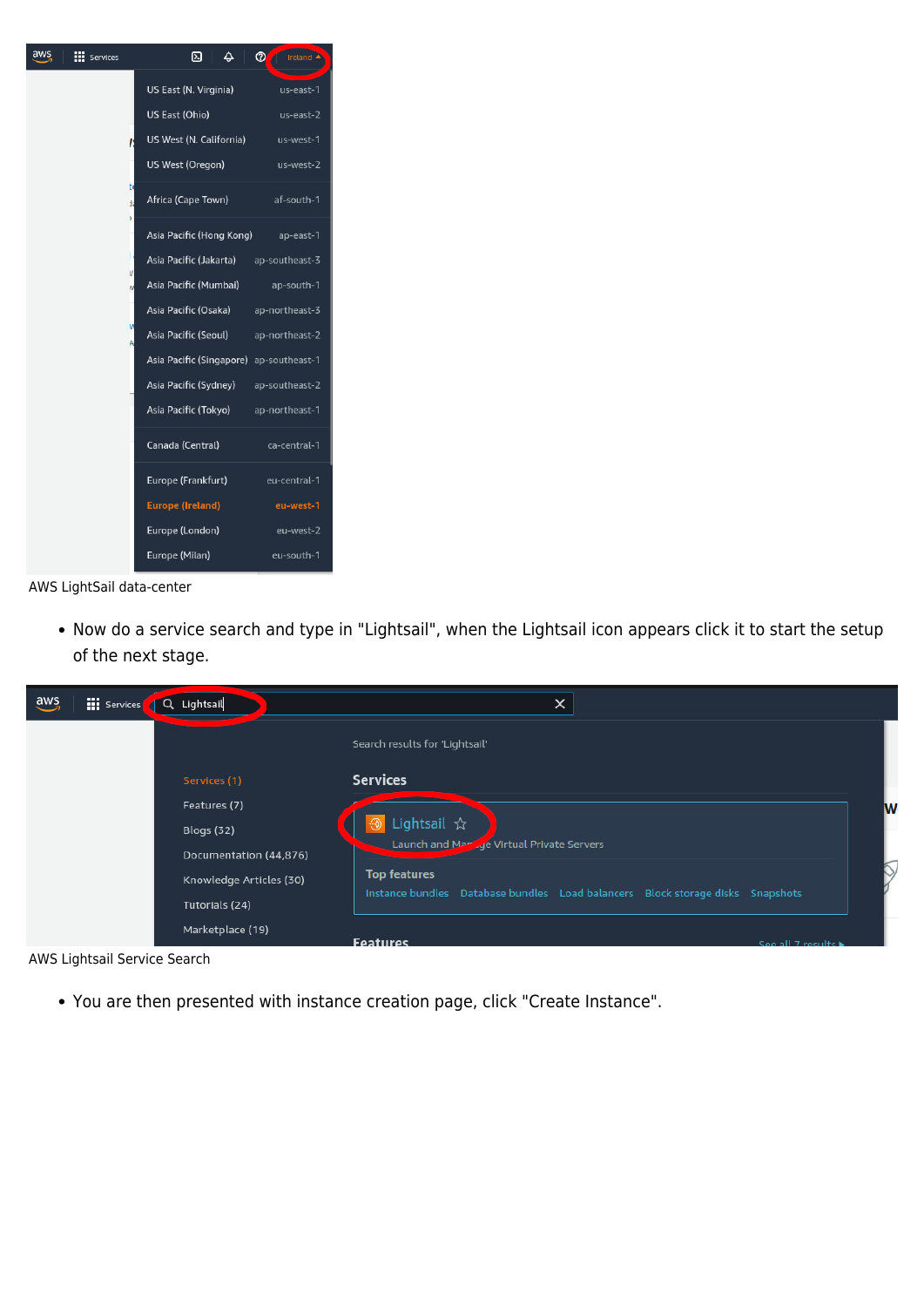| Amazon Lightsail                  | Home                           |                                                                                                           | Docs Search                      | $\alpha$                               | Account $\sim$ | <b>AWS</b><br>Billing |
|-----------------------------------|--------------------------------|-----------------------------------------------------------------------------------------------------------|----------------------------------|----------------------------------------|----------------|-----------------------|
|                                   | Good morning!                  |                                                                                                           |                                  | Filter by name, location, tag, or type |                |                       |
| Instances                         | <b>Databases</b><br>Containers | Networking<br>Storage                                                                                     | Snapshots                        |                                        |                |                       |
| 故故<br>Lightenil inctance croation | ☆                              | Create an instance we get started with inhtsail!<br><b>Create instance</b><br>ern more about instances L' | You have no instances right now. | ਮੈਂ                                    | ☆              |                       |

Lightsail instance creation

• From this point forward its up to you to go with your preferred configuration.

You can setup a linux instance by following one of the many great tutorials on the AWS Lightsail website.

- o [Setup Linux Instance](https://lightsail.aws.amazon.com/ls/docs/en_us/articles/getting-started-with-amazon-lightsail)
- [Setup Debian Linux instance with MariaDB and Virtualmin control panel](https://bernardsfez.com/article58-Set-an-server-or-an-instance-with-Debian-Virtualmin-webmin-and-Tiki-Wiki-from-git)
- Due to the lower compute power of the Lightsail instances your TikiWiki database will have to be placed in a separate database instance that is easy to configure when following the AWS Lightsail tutorials.
	- o [Setup database instance](https://lightsail.aws.amazon.com/ls/docs/en_us/articles/amazon-lightsail-creating-a-database)
- To secure TikiWiki you should configure your web-server to use SSL encryption when serving content to clients.

## MySQL SSL

- Given that the TikiWiki web-server and database server are not on the same virtual machine the contents of the TikiWiki database will be traversing Amazon's AWS data-center in the clear so you need to encrypt this web-server to database connection with SSL.
- Get your preferred AWS Lightsail certificate from [here.](https://lightsail.aws.amazon.com/ls/docs/en_us/articles/amazon-lightsail-download-ssl-certificate-for-managed-database)

| <b>Note</b> |                                                                                                                                                                             |
|-------------|-----------------------------------------------------------------------------------------------------------------------------------------------------------------------------|
|             | The certificates available for download are labeled for Amazon Relational Database Service (Amazon RDS), but also work<br>for managed databases in Lightsail.               |
|             |                                                                                                                                                                             |
|             | To get a certificate bundle that contains both the intermediate and root certificates, download from https://s3.amazonaws.com/rds-<br>downloads/rds-combined-ca-bundle.pem. |
|             | To get a root certificate that works for all AWS Regions, download from one of these locations:                                                                             |
|             | . https://s3.amazonaws.com/rds-downloads/rds-ca-2019-root.pem                                                                                                               |

• https://s3.amazonaws.com/rds-downloads/rds-ca-2015-root.pem

AWS LightSail root certificate

When you have everything configured to your satisfaction in TikiWiki and all seems to be working, you should then encrypt the web-server to database connection by placing the certificate file "rds-ca-2019 root.pem" you downloaded from [here](https://lightsail.aws.amazon.com/ls/docs/en_us/articles/amazon-lightsail-download-ssl-certificate-for-managed-database) into the cert sub-folder on your web-server.